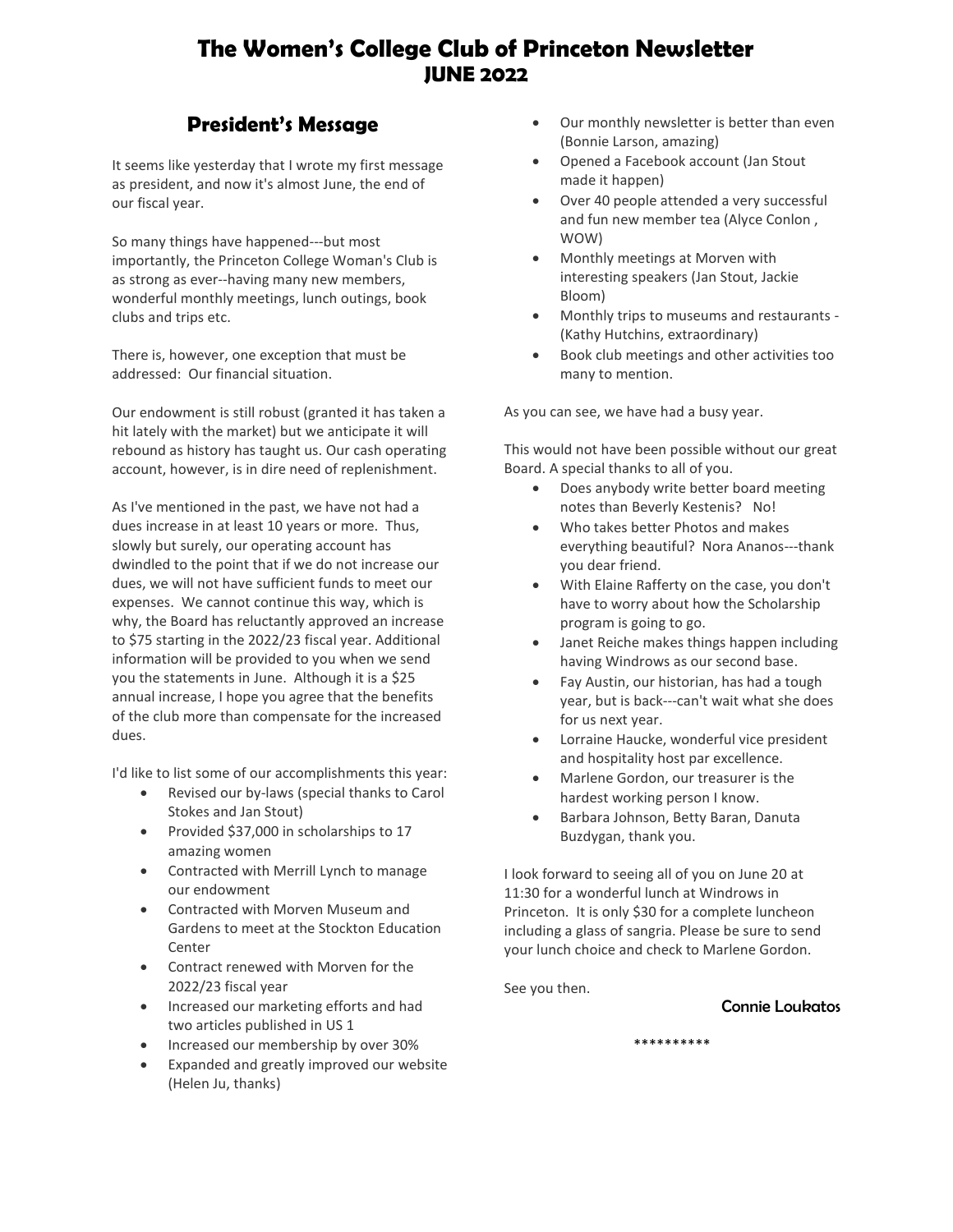#### **BOARD MEETING**

Our next board meeting will be on Tuesday, **June 14** at 10 AM at the West Windsor library.

\*\*\*\*\*\*\*\*\*

### **JUNE END OF THE YEAR LUNCHEON and ANNUAL MEETING Monday June 20, 11:30 AM Princeton Windrows Nassau Room 200 Windrows Drive**

Our annual end of the year luncheon will be held at Windrows at 11:30 AM. If you have not signed up yet for the luncheon, a form is attached at the end of this newsletter. The deadline is June 10.

At this meeting, we will vote on the slate of officers for the upcoming year. The slate is:

President Connie Loukatos Vice President Jan Stout Recording Secretary Beverly Kestenis Corresponding Secretary Bonnie Larson Treasurer Marlene Gordon Assistant Treasurer Mary Castria

#### \*\*\*\*\*\*\*\*\*\*

#### **MEMBERSHIP**

If you know of women who would like to join our club, please contact Membership Chair, Alyce Conlon[, alymar@comcast.net](mailto:alymar@comcast.net) or 609-448-7064.

We welcome the following new members:

Mary Anne Restuccia 9 Meadowlark Drive Hamilton, NJ 08690 609-836-1965

### [Mary2267@hotmail.com](mailto:Mary2267@hotmail.com)

Monmouth College George Mason University Northern Virginia Community College

Marilyn Cranin 2424 Windrow Drive Princeton, NJ 08540 516-587-1047 Cell [mscranin@aol.com](mailto:mscranin@aol.com)

Beaver College Adelphi University

# \*\*\*\*\*\*\*\*\*\*

#### **LUNCHING OUT GROUP**

We will be meeting for lunch at the **Villaggio Iccara, 104 Yardville Allentown Rd, Hamilton, on Monday, June 27 at noon**. We will carpool to the restaurant. Please let Bonnie Larson know if you will be attending the luncheon so that she can make a reservation and arrange carpools.

If you would like to join the group, please contact Bonnie Larson[, bonniejlarson63@comcast.net](mailto:bonniejlarson63@comcast.net) or 609-655-2663.

#### **BOOK DISCUSSION**

\*\*\*\*\*\*\*\*\*\*

The book group is meeting on Friday, **June 24.** We are tentatively changing the time to 11 AM. As soon as it is confirmed, I will send out an email message. The book we are reading is *Stone Mattress* by Margaret Atwood.

The group will be meeting at **Windrows**, in the Barnhart room on the lower level, next to the bank. Bring your drink with you. All members are welcome to join this group.

If you would like to join the group, please contact Bonnie Larson[, bonniejlarson63@comcast.net](mailto:bonniejlarson63@comcast.net) or 609-655-2663.

#### **WALKING GROUP**

\*\*\*\*\*\*\*\*\*\*

Due to the heat, the walking group will tentatively meet later in the month, depending on the weather. Jan Stout will send out a message to everyone who has expressed an interest in this group.

#### \*\*\*\*\*\*\*\*\*\*

#### **TRIP GROUP**

Kathy Hutchins will contact members as soon as she has her trip lined up for June. Stay tuned.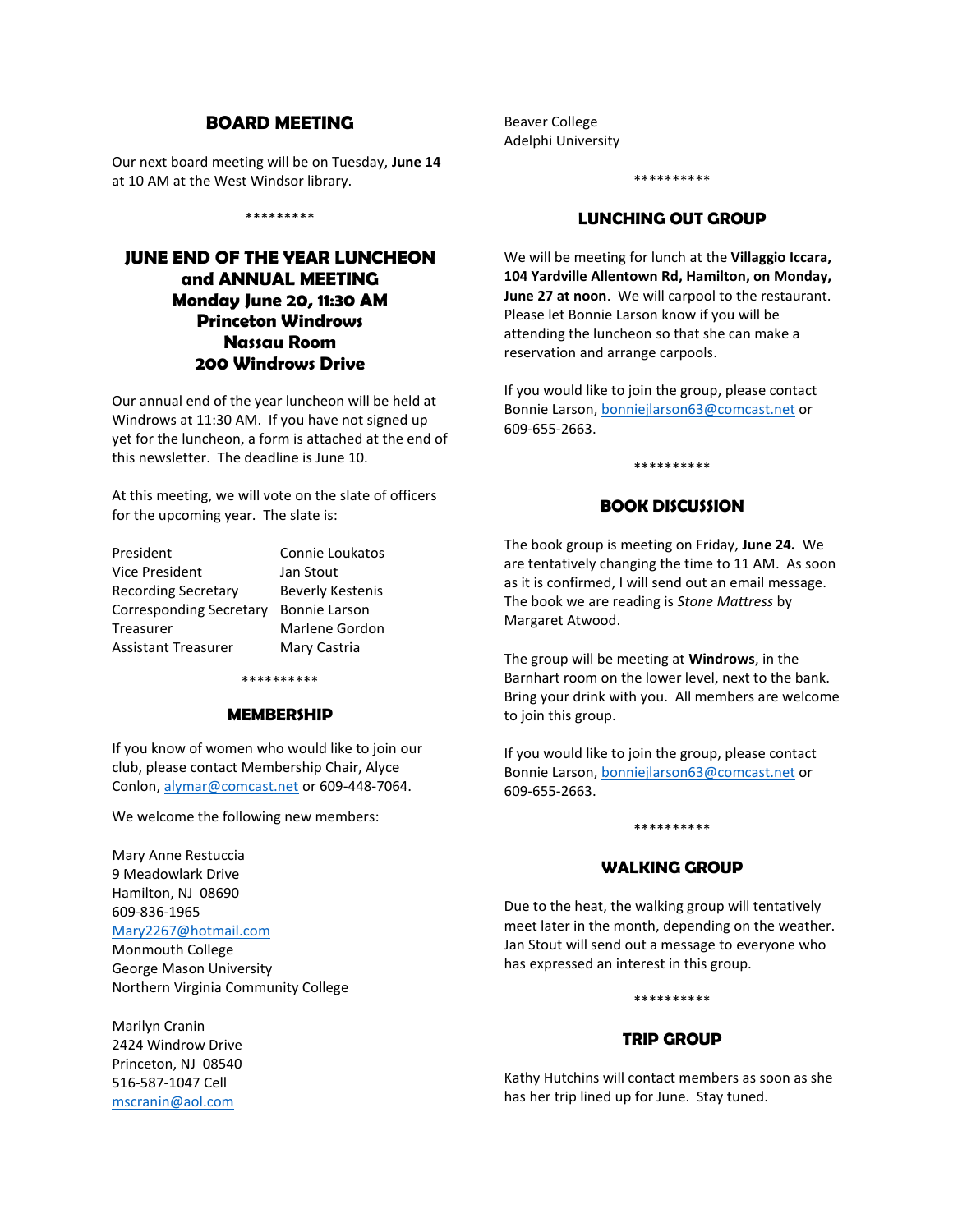#### **POETRY GROUP**

Kathy Hutchins and Helen Ju are interested in starting a poetry group. If you would like to join this group, contact Kathy [\(widowh@hotmail.com](mailto:widowh@hotmail.com) or Helen [juhelen@hotmail.com\)](mailto:juhelen@hotmail.com) for more information.

#### \*\*\*\*\*\*\*\*\*

#### **GETTING TO KNOW YOU**



We would like **Myra Slatoff.** Myra was born and raised in Brooklyn, N.Y.

Following graduation from Brooklyn College, CUNY, in January, 1964, she worked as a caseworker and then a casework supervisor in Brooklyn.

After five years, she worked for one of the top eight accounting firms, when she learned that they were searching for "ten good women for the 'new field' of computer programming". They hired nine. She was a BAL, COBOL, PL1, and RPG programmer for four years, until she stopped working to raise a son and daughter.

After relocating to Florida with her first husband, she worked with the State of Florida Alcohol, Drug Abuse, and Mental Health division for 11 years as a Program Specialist. Her responsibilities included handling the funding for children's mental health, then for the certification of three mental health centers and licensure of 17 substance abuse agencies.

Myra has had several careers over the years. Although she studied to be a high school English teacher, she never taught professionally, but did tutor ESOL privately to both children and adults. In her early thirties, she was a volunteer EMT when she lived in Ft. Lee, N.J. She also became a certified technical writer when she moved to San Jose, CA and married Hank Slatoff. They celebrated their 24th anniversary on April 5th.

Before moving to Monroe, Hank and Myra lived in northern California's Wine Country, in Santa Rosa, and loved it. But in 2017, they had to evacuate their home due to wildfires that incinerated thousands of acres in and around Santa Rosa. Fortunately, their home was spared, but in 2020, they were forced to evacuate again due to another wildfire. As much as

they loved Santa Rosa, they decided to leave the area.

Myra has a son and daughter and two grandchildren; Hank has two stepsons and three grandchildren.

"Why New Jersey?" people ask. Hank has close friends who live in East Windsor and another in Malvern, PA, and Myra has cousins in Florham Park and friends in the New York area. Myra's daughter and grandchildren live in Florida, an easy flight to see them. They are happy to be in an area that is both rural and offers so much diversity and culture.

Myra enjoys handcrafts, especially knitting and crocheting, Words With Friends online, and reading. She and Hank both enjoy traveling and have been to Israel, Italy including Sicily, England, Scotland, Wales, Ireland, Alaska, Australia and New Zealand.

Welcome Myra!

\*\*\*\*\*\*\*\*\*

#### **2022 WCCP SCHOLARSHIP WINNERS**

This year we awarded scholarships to 17 very deserving winners. Below are the biographies of nine of them. The rest will be in the next newsletter.

**Genesis Elizabeth Rivera** from Princeton Day School is a recipient of a Women's College Club of Princeton Scholarship.

Genesis is a talented linguist, a native Spanish speaker, fluent in English, and an avid French student. Her French language teacher stated that Genesis' capacity to never give up was commendable. In English class her analysis and insight were always on point. She was in the Honors level in Math, fascinated with science especially Biology and loved building robots and problemsolving in the Robotics Club. She is a thinker and learner. Genesis is pro-active, persistent and not shy to ask questions to learn. She loves to read and to learn about other cultures.

She was a responsible teenager -- as a summer camp counselor to a class of 4-year-olds, Sunday school teacher for 5–8-year-old children; she helped with house chores especially technology-related, worked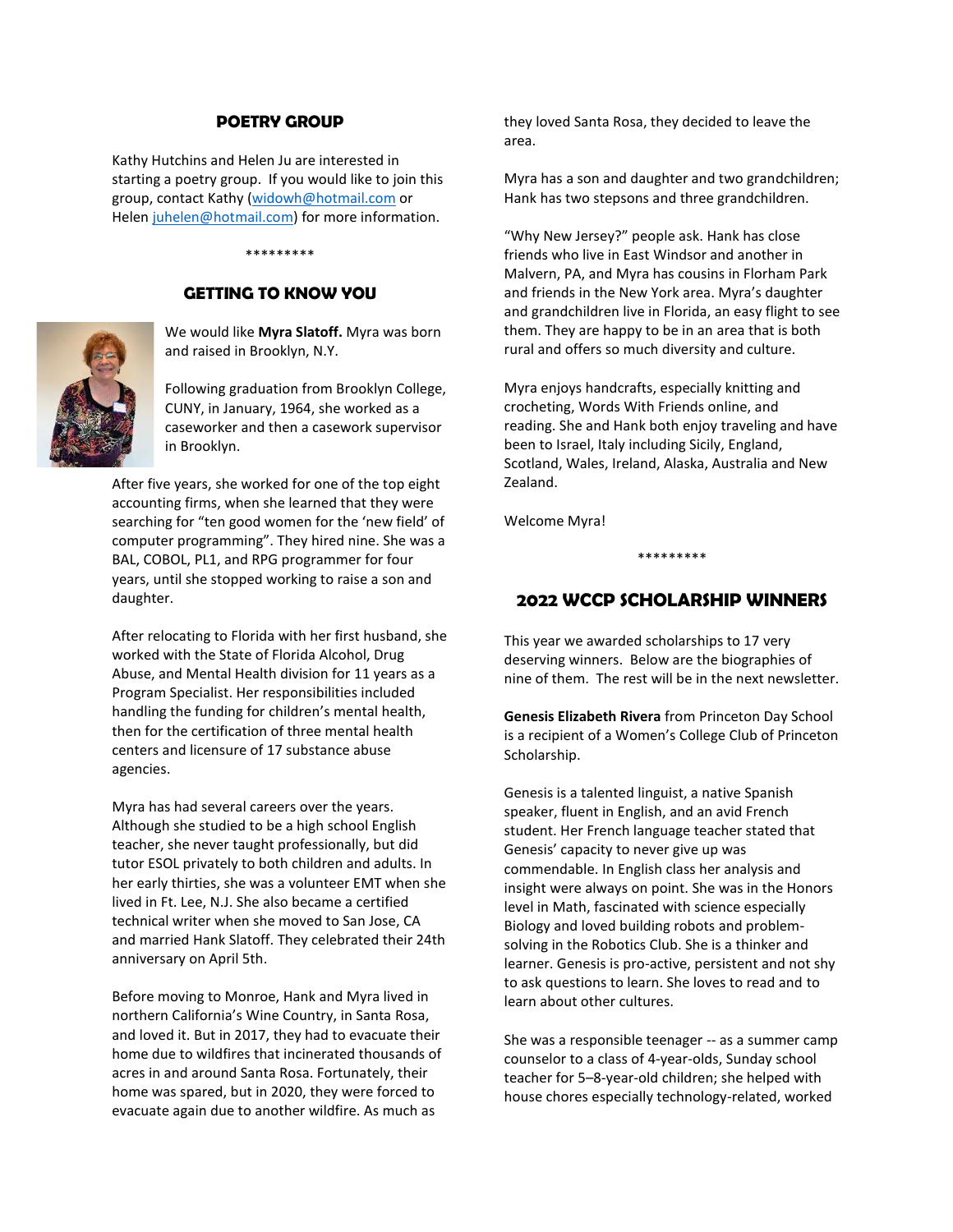at Chick-Fil-A summers since her freshman year, and as a PDS tour guide.

She credits her mother for encouraging her to be herself, helping her realized her uniqueness brought diversity to her community.

Genesis will be successful in whatever she sets her mind to because of her grit, perseverance, and good nature. "Never give up" is her motto. Genesis is thinking of majoring in Psychology, minoring in French and pre-med, and is committed to Lehigh University.

**Tyler Louree Robinson** from Princeton Day School is a recipient of a Women's College Club of Princeton Scholarship.

Tyler is quiet, self-reflective, thoughtful, and kind, empathic and cares about everyone in her group, an avid learner, and has a curious mind. She is a natural leader, intelligent, perceptive, yet flexible on roles to take on in a teamwork situation.

Nature has always been a source of grounding for Tyler, from inspecting tadpoles caught for her fourth-grade pond study and being a Butterfly House summer caretaker, to joining ENACT, a student-run Environmental Action Club exploring issues proactively working towards changes in her sophomore year.

Tyler was chosen to be in the Energy and Climate Scholar Program and attends monthly dinner meetings with Princeton University Ph.D. students to hear about topics on energy, climate science, economics, policy, politics that the grad students were studying. She took a leadership role and led meetings, organized events, and made presentations about diversity and inclusion programs at school. Tyler involved herself also in soccer, served as a teacher's assistant to third graders in PE activities. Her work ethic is "do your best work." She is truly passionate about environmental issues and policy advocacy. Tyler will attend Jacksonville University in Florida to major in Environmental Studies.

**Gabriella Elizabeth Thomas, from** Princeton Day School is the recipient of The Chow-Soon Chuang Ju Memorial Scholarship. This new award was established this year by her 4 daughters in honor of their mother, a member of the WCCP.

Gabby adores learning and is passionate about languages and cultures. She reads, writes, and speaks Dutch and has been learning Chinese since her freshman year; she was persistent, hardworking, dedicated and engaged in learning Chinese, taking her into a Level IV class in her senior year. Her goals for the future are to learn Chinese fluently and to travel the world. She has extraordinary communication skills. She writes well and enjoys creative writing.

Gabby is civic-minded and is concerned with incarceration systems and is interested in the Innocence Project and about book donations in helping global literacy. This year she took advance history electives - philosophy and ethics. Gabby's academic accomplishments are rivaled by her personal strengths; her maturity and generosity are beyond her age. She is well-loved by her peers as well as those who have had the pleasure of teaching her. Her counselor noted that Gabby is "one of the most fascinating and multi-faceted students she had worked with." She brings enthusiasm and energy in surfing, skiing, opera, violin (performed for senior citizens at nursing homes and churches), sailing (loves outdoors especially the ocean), and ceramics.

She developed hospitality and organizational skills working during school breaks at a local restaurant. She was chosen to be a Peer Leader, one of the highest leadership roles a senior can hold. Advocacy around diversity, equity, and inclusion is important to her. She pushed for social justice within communities, led activities, posted and promoted awareness on social media on health issues and selfcare. She strives in her own magical way to engage deeply with any community and learn fully about the individuals that make up the community. She enjoys bucking stereotypes. Curious, deeply kind, and earnest, Gabby radiates an inner calm. She is sharply insightful and creative, and proud of her roots and heritage. "Gabby is, in a word, a delight" according to her history teacher. "Her quiet modesty belies an intellectual strength and independence of thought." Gabby plans to attend Hamilton College to major in English and history or possibly pre-med or pre-law.

**Julia Adeline Tuliszewski,** a student from Princeton High School is the recipient of the Peterson Book Award.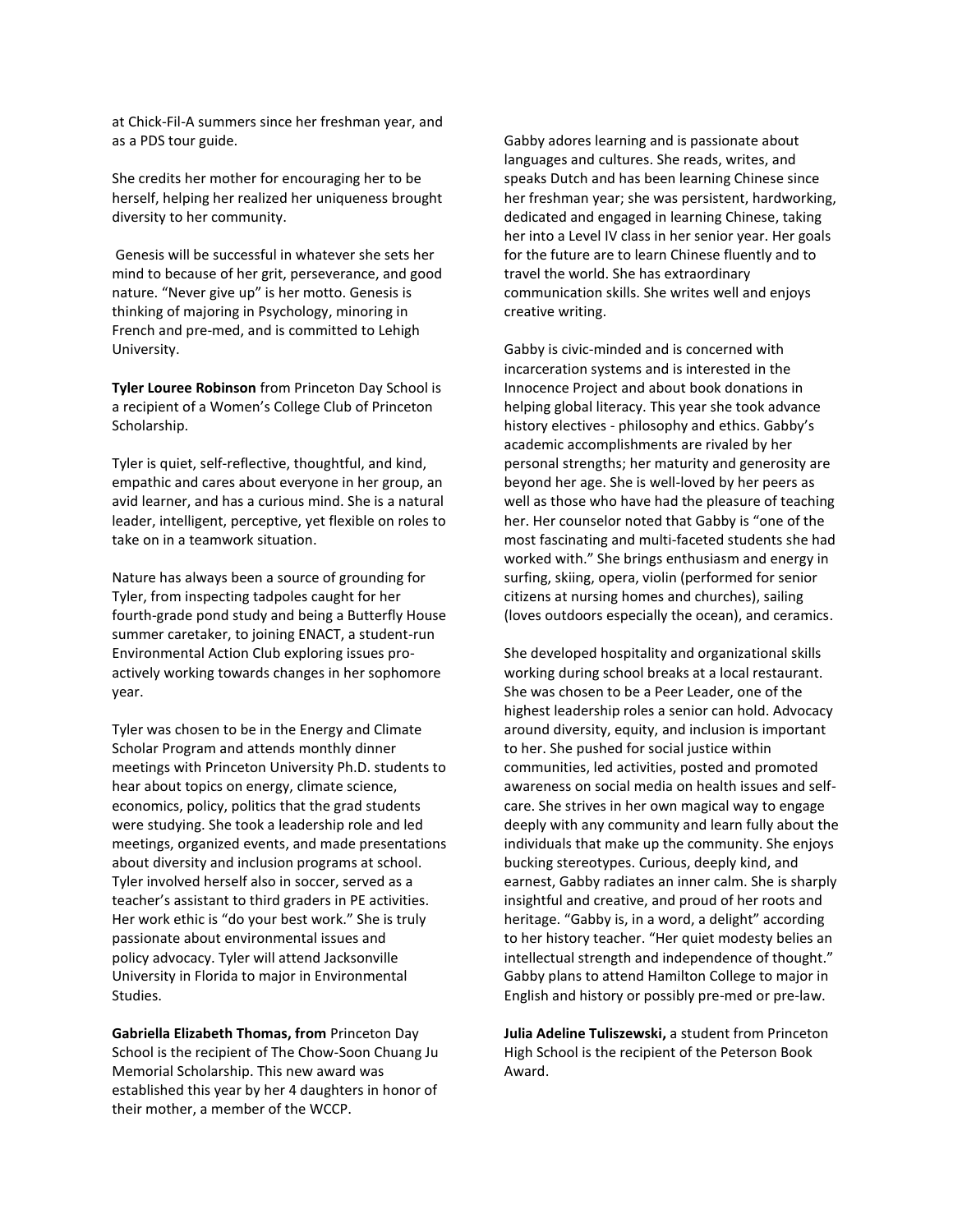Julia loves reading her genres include fantasy, realistic, fiction, utopian, and poetry. She also writes her own poetry. She took Spanish language classes in her sophomore and junior year, up to Spanish V Advanced. Her counselor praised her as "an empathic, genuine, creative student and leader". She is an excellent communicator and advocate for herself and others. Julia has a unique ability to understand and express her emotions and to relate to others. She is insightful, gentle, and can talk to anyone and ensures that others feel heard and understood.

Julia is a dedicated singer, and actor, expressing herself on stage and fostering positive and lasting relationships with her fellow actors and crew members. For community services, Julia volunteered at Arm in Arm in Trenton, at the Operation Smile Club, and served as a tutor in the IDEAS Center at Princeton High School. Julia is enrolled at Dickinson College and would like to major in Psychology, attend graduate school, and then go on to become a licensed therapist or social worker.

**Veronica Sophia Vogelman,** a student from Princeton Day School is a recipient of a Women's College Club of Princeton Scholarship .

"My hope for the future is to be a foreign diplomat or ambassador and travel the world, making small differences in each place I go," wrote Ronnie. Besides her many extracurricular activities, she shined in geometry, algebra, psychology, biology, physics, astronomy, engineering, and Spanish.

She was a risk taker and leader in class discussions. She is resilient, works hard, is humble and not afraid to ask questions, and very committed to being a lifelong learner. Ronnie is not afraid to reinvent herself. She was a valued goalie, Goalkeeper 17, on the varsity soccer team, and was able to shift her energy to stage performances when she realized it was time to "let go" of soccer.

She had developed a love for creative writing; she thrives when reading, writing stories and plays, and analyzing literature. A passionate performer and also an impressive playwright, she takes inspiring, concerning, and fragile topics that are taboo, for example, the teen mental health crisis which she channeled into evocative and innovative plays. Her first original play won a first-place award at PDS's first-ever-school-sponsored playwriting competition

in 2021. She won an Honorable Mention award in the 19 the Annual Young Playwrights Competition of New Jersey the same year. She honed her managerial and organizational skills writing plays, stage-managing, acting, and directing plays. She possesses a natural ability to connect with others, having a maximum empathy and authenticity allowing her to have a well-balanced group of friends in theatre and sports.

She was chosen to be a Peer Leader, one of the highest positions a senior can hold by mentoring a group of freshmen to help them acclimate to the school and to develop a sense of belonging. She was Co-Head of the Student Life Committee of PDS's Student Council, and a PDS student ambassador and tour guide. She led important racerelated conversations and helped write a proposal that changed the school's 9th and 10th grade classes history curriculum to include information on the history of racial justice.

Ronnie was a snowboarding instructor at the Hoods to Woods Foundation, teaching inner-city children and teens every weekend each winter and managing the equipment. She hosted several educational activities to raise money for crafters from South America by selling their wares. She herself was a young entrepreneur by sewing and selling facemasks online while working as an associate at a sporting goods store. She drives her younger brother to/from school and extracurricular activities every day, cooks meals, does laundry, and runs errands for her family.

She is a strong collaborator, listens deeply and respectful of each of her teammates. She was able to step into whichever role was necessary for the benefit of the group. She shows positivity and kindness, ever-present thoughtfulness, critical thinking, and curiosity. "Extremely effective communicator, ensuring everyone was on the same page and that no one was feeling left behind," her Physics teacher wrote of Ronnie. She is committed to being the best person she can be while inspiring people around her to be better people. She has lots of charm and strength in her character.

Her life required a lot of time management, work ethics, and independence, no doubt cultivating and preparing her as a future ambassador. She has chosen to attend Marist College.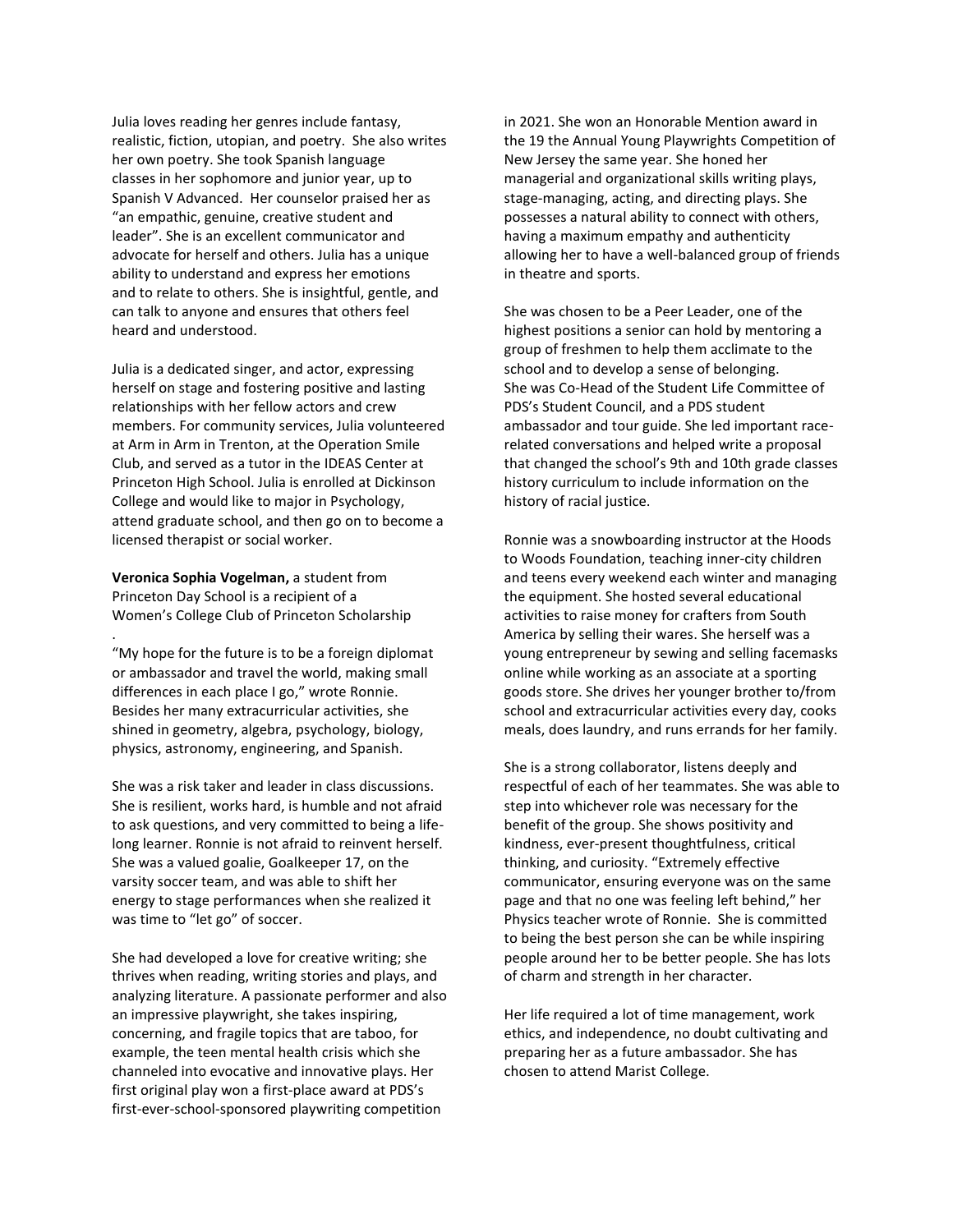**Angela Cirelli**, a recipient of a Women's College Club of Princeton Scholarship, is a student at Stuart Country Day School of the Sacred Heart.

Her history teacher writes that she is "an exceptionally bright and engaged student," who delves deeply into her subject areas. "A deeply positive person" Angela "sincerely believes that commitment, energy, focus and joy are keen ingredients in making one's life and community better." In addition to a straight A average in 4 years of schooling including 5 AP courses, she was active in Student Government all 4 years with the highest position being Class Vice President, was in the Science National Honor Society, was a Peer Leader all 4 years, tutored in writing and as a Youth Advocacy Team Member, and was an International Student Peer Mentor.

She was chosen by the science faculty for the Hubert N. Alyea Award given by Princeton University and the Princeton Section of the American Chemical Society.

Angela competed in varsity outdoor track and field and played junior varsity & varsity basketball. She worked on the Yearbook Committee all 4 years ending as the head photo editor, was a founder and co-head of the Multicultural Club, and served in 5 other clubs. She did community service for P.E.A.C.E. of Mind, a Catholic youth mental health group for the St. Augustine of Canterbury church for 4 years, and volunteered at Robert Wood Johnson Barnabas Hospital, Operation Smile, Seeds to Sew International, and assisted teachers in the Lower School in the classroom.

Angela has completed the Leadership Endorsement Program, a highly coveted and revered position which included facilitating workshops at the Lead at a Girl National Conference, and representing Stuart at the Student Diversity Leadership Conference as a junior. The Director of College Counseling writes "Despite her accomplishments, her exceptional personal qualities (namely humility and her kindness) would never allow her to be boastful."

She will attend Temple University in the fall with a major in Biology and minor in Spanish and plans to become a dentist.

**Kylie Colvin**, the recipient of the Marjory White Memorial Scholarship, is a student at Princeton High School.

Her counselor describes Kylie as a respectful, determined and humble young woman, who plans well in advance and takes steady steps towards her goals. In her 4 years at Princeton High School, she maintained a straight A average, while taking 9 AP courses, and 3 accelerated courses. She is the senior section editor of the Prince, the high school yearbook, president of International Youth neuroscience, competed in track and field for the high school, and on the high school's cheer team. Kylie was a Red Cross volunteer, a Building Bridges tutor, a Food Drive volunteer, a Senior Camp counselor for 4 years, a VBS assistant at Four Lakes Community Church, and on the hospitality staff at UGM Camp Tschimican.

Before living in Princeton, her family lived in Spokane, Washington. Her mother is a Native American from the Cherokee community, which enabled Kylie to volunteer in that community, and has led her to want to serve native rural communities. She is learning Cherokee on Zoom.

She plans to attend Wellesley College and major in biology and Spanish, then go to dental school, ultimately becoming a pediatric oral surgeon. She states "I want to use my skills as a bilingual dentist to become the  $4<sup>th</sup>$  generation of my family bringing aid and relief to oppressed people. To prepare for this goal, she has shadowed her Native doctor of Dental Surgery and has been invited back for a full internship with the dental group this summer.

Her future may also include volunteering for Doctors without Borders. Of course, Kylie has all of this planned out already!!

**Stephanie Dudowitz**, a recipient of a Women's College Club of Princeton Scholarship is a student at The Hun School of Princeton.

According to her mathematics teacher, Stephanie is an incredible math student, who simple "gets math." Her English teacher says she is a hard-working, a well-organized student, who is resilient, dedicated, and has a positive attitude. She also has sincerity of character that endears her to all she meets. Her counselor points out that she has "successfully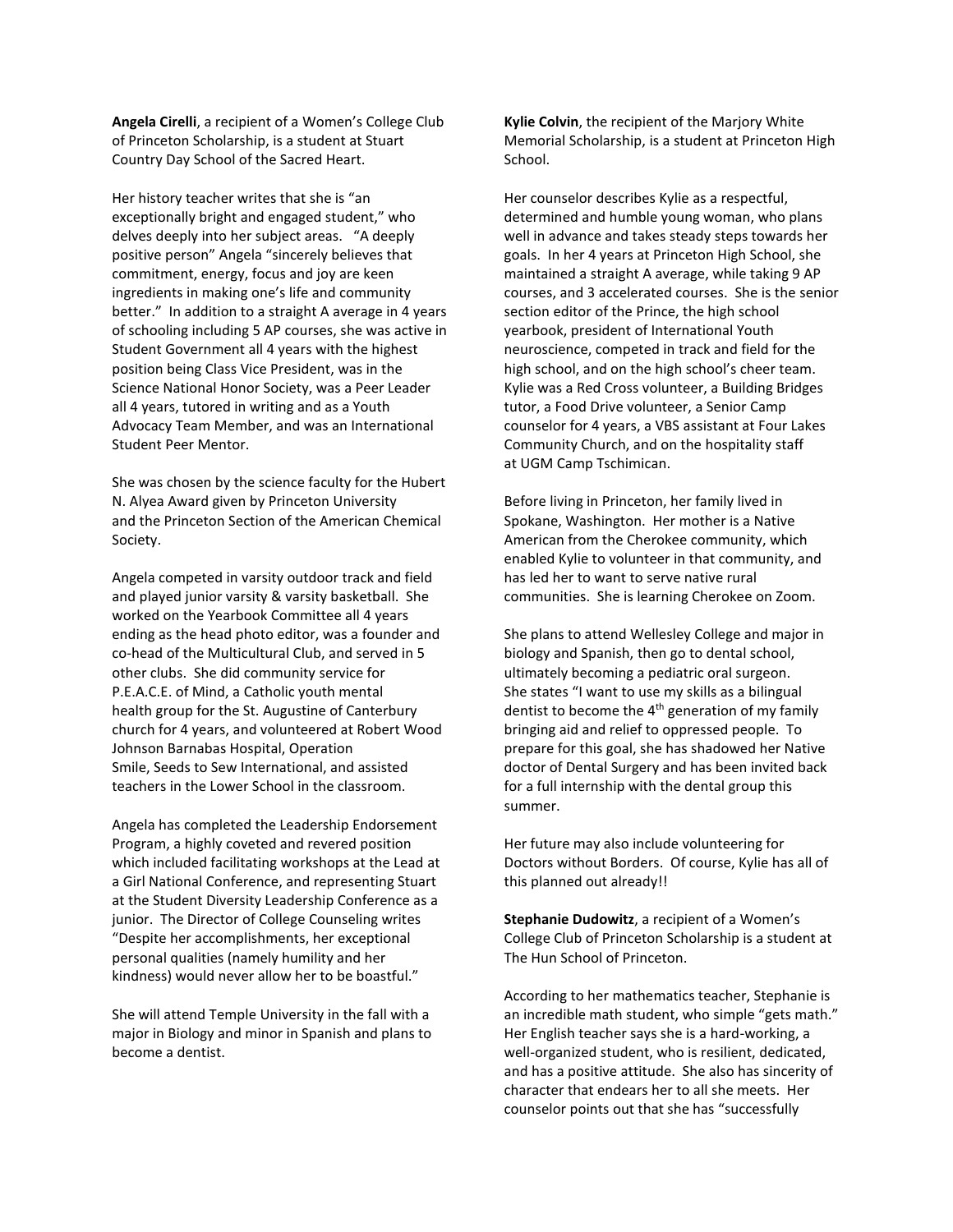completed 5 AP courses and 6 Honor courses, considered "a most demanding curriculum" at Hun. "She is a passionate scholar of the humanities, a staunch social justice advocate, and a deeply empathetic young woman. She has put theory into practice through Hun's interdisciplinary experiential learning program, NextTerm."

Stephanie enrolled in Dear Earth "which used the United Nations' Sustainable Development Goals as a launch pad to explore sustainable living through gender equality and animal welfare." Her capstone project this year focused on "animal welfare initiatives and best practices at the Bronx Zoo." She made a community-wide presentation and created a website for Hun about her findings. "She is a driving force behind the Gender Equity Matters Club (GEM) and Diversity and Inclusion Committee. For GEM, she served a pivotal role in launching the school's inaugural Women in the World Summit. In addition to being part of the steering committee, Stephanie co-hosted a workshop, "raising awareness about the issue of Missing and Murdered Indigenous People including data gaps in the statistics regarding this community." For the Coalition for Black and Indigenous Solidarity she talked about the relationship between Missing and Murdered Indigenous People and environmental destruction. She attended the American University Summer Leadership Program for Political Action and Public Policy in 2021. She was chosen to be 1 of 12 students from nearly 150 to be a dorm proctor for 2021-22. She also plays on Hun's girls' varsity soccer team.

Stephanie plans to major in Public Policy at NYU.

**Holland Engel**, the recipient of the Katherine Ness Memorial Scholarship, is a student at The Hun School of Princeton.

Her English and Performing Arts teacher describes her as "a person of insight, patience, sound reasoning, and humor". He says that she has an "innate organizational ability" and collaborates easily with people which "made her a natural leader in class debates." Her physics teacher said she is determined and motivated. "When a group task was given, Holland would take out a sheet of paper and organize everyone's job. The group wanted to be successful and that started with a plan and Holland would make the plan." She has been able to connect concepts learned in class to the real world,

for example, the physics of impulse and momentum as it relates to rowing.

Holland transferred into Hun for her junior and senior years and has an almost straight A average. Holland was a captain of the Hun Rowing Team, volunteered for the club's Learn to Row program during the spring and summer, and volunteered for the US Rowing Association throughout the year. In addition, she was an active member of the Red Cross Club, and volunteered at the Flemington Food pantry. She plans to study data analysis or become a Climate Data Scientist in the STEM field.

She will be attending Rutgers University, New Brunswick.

\*\*\*\*\*\*\*\*\*

#### **FACEBOOK**

[www.facebook.com/Womens-College-Club](http://www.facebook.com/Womens-College-Club-of-Princeton-111458471467151)[of-Princeton-111458471467151](http://www.facebook.com/Womens-College-Club-of-Princeton-111458471467151)

Jan Stout is looking for someone to place new information on this page. If you would like to help Jan, please contact her at 609-890-1254.

## \*\*\*\*\*\*\*\*\*

#### **WEBSITE**

*For more information about our club and its activities, please visit our website:* **[www.wccpnj.org](http://www.wccpnj.org/)**

### \*\*\*\*\*\*\*\*\* **Dates to Remember**

**Walking Group TBA Trips TBA**

**Board Meeting Tues., June 14, 10 AM General Meeting Mon. June 20, 11:30 AM Book Discussion Friday, June 24, time TBA Luncheon Group Monday, June 27, noon**

\*\*\*\*\*\*\*\*\*\*

## **Club Email: [wccpnj@gmail.com](mailto:wccpnj@gmail.com) Website: [www.wccpnj.org](http://www.wccpnj.org/)**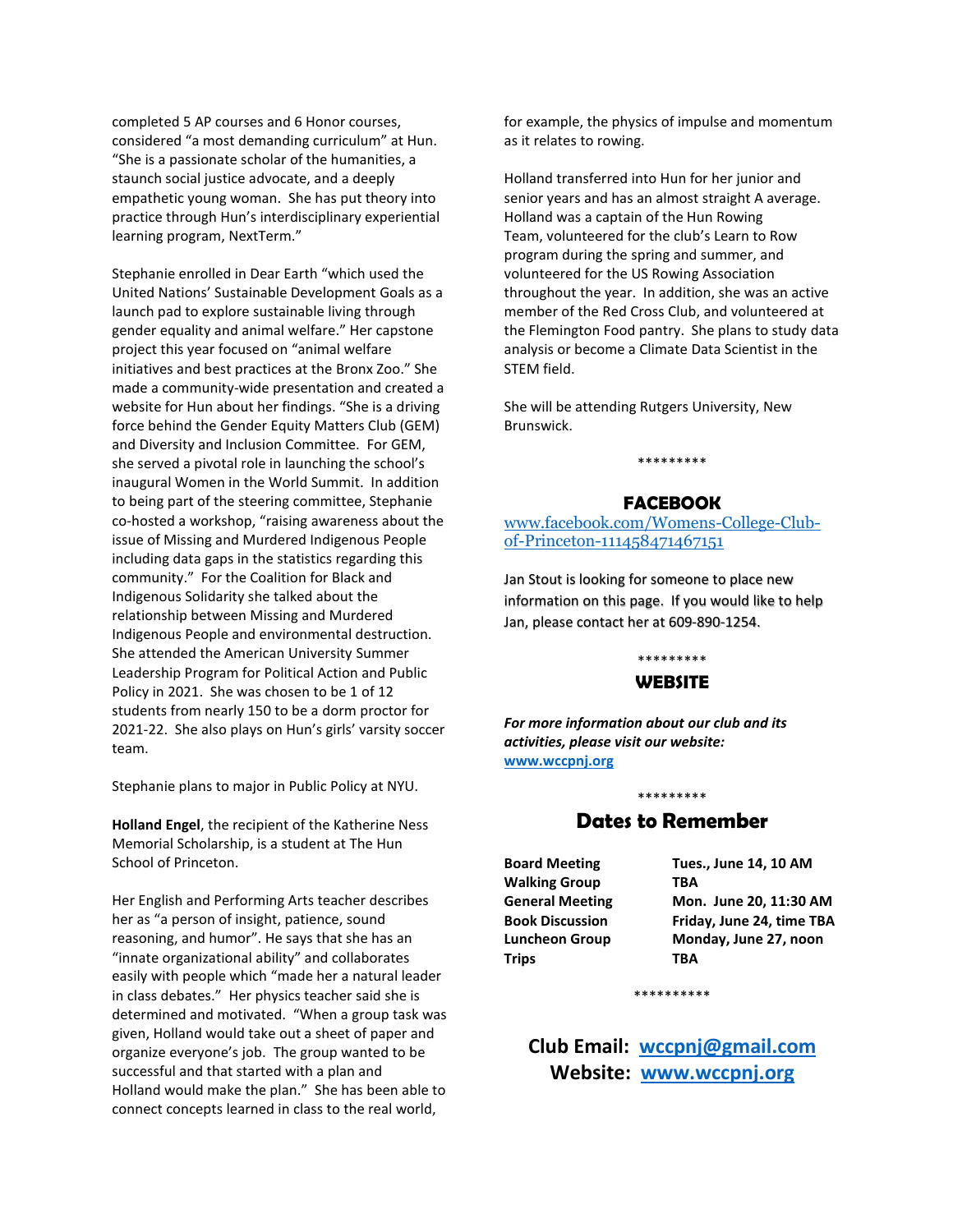# **WCCP Scholarship Winners 2022**